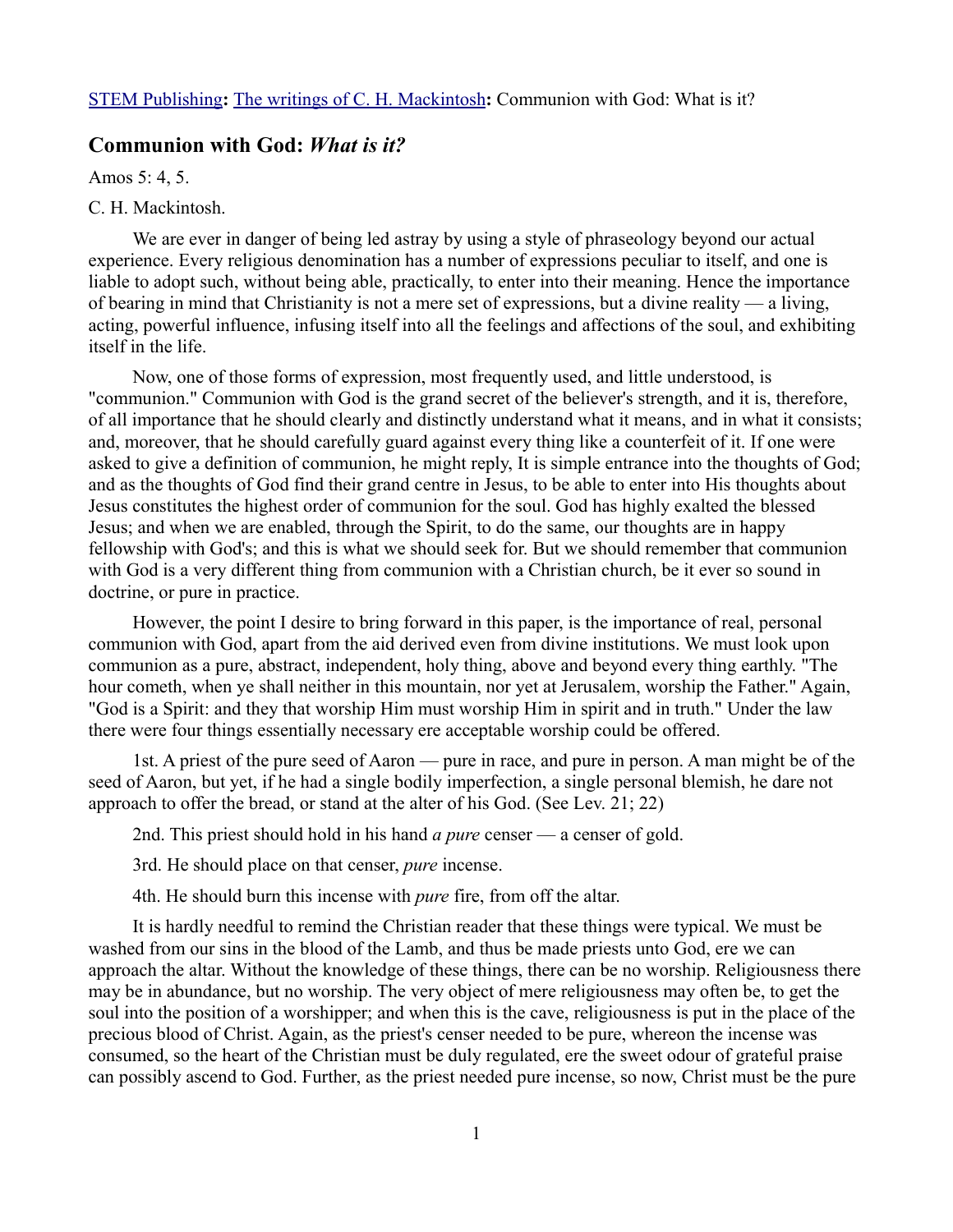and simple material of our souls' worship. And, lastly, as the incense needed to be consumed by pure fire, so now, the Holy Ghost must kindle in our souls the flame of pure and spiritual adoration. Thus, while with true hearts and Spirit-taught minds we feed on Christ, we present to God the fragrance of acceptable worship.

The above points might be enlarged upon; but enough has been said to show what a purely spiritual thing communion is, and also how needful it is that we should watch against every thing like "strange fire," which is simply the introduction of strange, i.e., of carnal and earthly, elements into our worship. Nor is it merely an openly ungodly thing that may be used as a hindrance, but right things, yea, even divine institutions; indeed, the more any institution can be proved to be of God, the more need there is of watchfulness, lest it should usurp the place of God in our hearts. The conscience of a believer will easily detect and shrink from that which is manifestly opposed to God and His truth, but he may not so readily see the danger connected with what has been set up of God, and honoured by generations of the faithful in bygone days. Hence the force and suitability of the appeal, "Thus saith the Lord, ... Seek ye me, and ye shall live: but seek not Bethel, nor enter into Gilgal, and pass not to Beersheba; for Gilgal shall surely go into captivity, and Bethel shall come to nought" Bethel, Gilgal, and Beersheba were all places most sacred in the eyes of a faithful Israelite. Bethel was the spot where Jacob's spirit had first felt the sweetness and solemnity of the divine presence — it was "the house of God" — a spot possessing many charms for the heart, and connected with many hallowed recollections. Such was the character of Bethel in its early days; but, alas! those days were gone by, and Bethel had lost its early glory. Jeroboam had placed a calf there, thus making it the house of a calf, instead of the house of God. Of what value, then, was the house of God, if God had deserted the house? Who would think of attaching importance to the mere name of Bethel, when the God of Bethel was no longer to be found there? No one, whose heart valued God, could ever be satisfied to go to the house of God, and there find only a calf — a mockery — a vanity. Yet this was the very sin of Israel, they allowed Bethel to get between them and the God of Bethel. Hence the importance of the word, "Seek ye ME.''

Again, Gilgal was, as we know, the place in which Israel had first tasted the old corn of the land of Canaan, and had the reproach of Egypt rolled away from them. From Gilgal, too, Joshua and his band of conquerors were wont to sally forth to fresh triumphs over the uncircumcised, and thither they returned to enjoy the spoils. Thus was it a place full of holy interest; and, while viewed in connection with the scenes that had been developed there, it might awaken many godly emotions in the heart of a faithful worshipper. But what could render Gilgal valuable, save the spirit and principles which belonged to it? And if these ceased to be known in real power, Gilgal could only prove an empty name, calculated to draw away the heart from living communion with God Himself, and the more so as it had been a place of truly divine experience to the Lord's people.

Lastly, Beersheba was "the well of the oath," a place rendered dear, for many reasons, to the posterity of Isaac, yet only really valuable in proportion as the circumstance which had given it its name was kept in view.

Thus we see how the sacred antiquity of the above places would act as a snare to the heart of an Israelite, and tend to draw him away from God. Indeed, it was the fact of their being associated with so many hallowed recollections, with so much that was really of God, that would constitute them such dangerous snares. The devil does not present to the Christian things flagrantly evil and unsound; he knows that such would at once be rejected; but he works by the instrumentality of things which have an appearance of truth and godliness about them; yea, and things too which, it may be, had once the divine sanction, but which. after all, will not bear the searching light of the Word. It would not do for an Israelite to have rested satisfied with the old institutions of Bethel, Gilgal and Beersheba; he might be